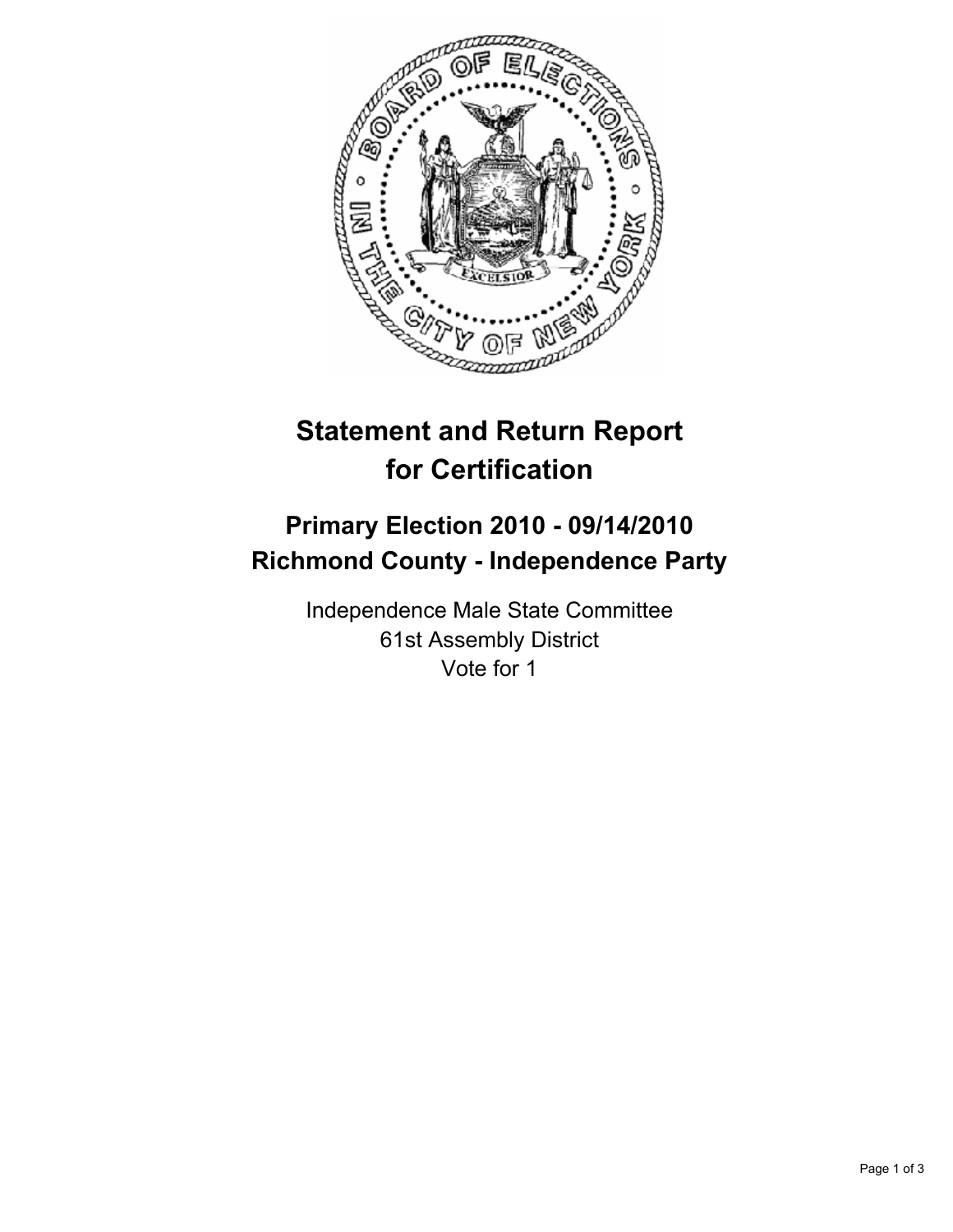

## **Assembly District 61**

| <b>PUBLIC COUNTER</b>            | 90 |
|----------------------------------|----|
| <b>EMERGENCY</b>                 | 0  |
| ABSENTEE/MILITARY                | 6  |
| <b>AFFIDAVIT</b>                 | 0  |
| <b>THORSTEN MAGNUSSEN</b>        | 55 |
| <b>WILLIAM J TALLMAN</b>         | 22 |
| <b>GARY BERNSTEIN (WRITE-IN)</b> |    |
| JOE CAMMARATA (WRITE-IN)         |    |
| JOSEPH CROCITO (WRITE-IN)        |    |
| <b>Total Votes</b>               | 80 |
|                                  |    |